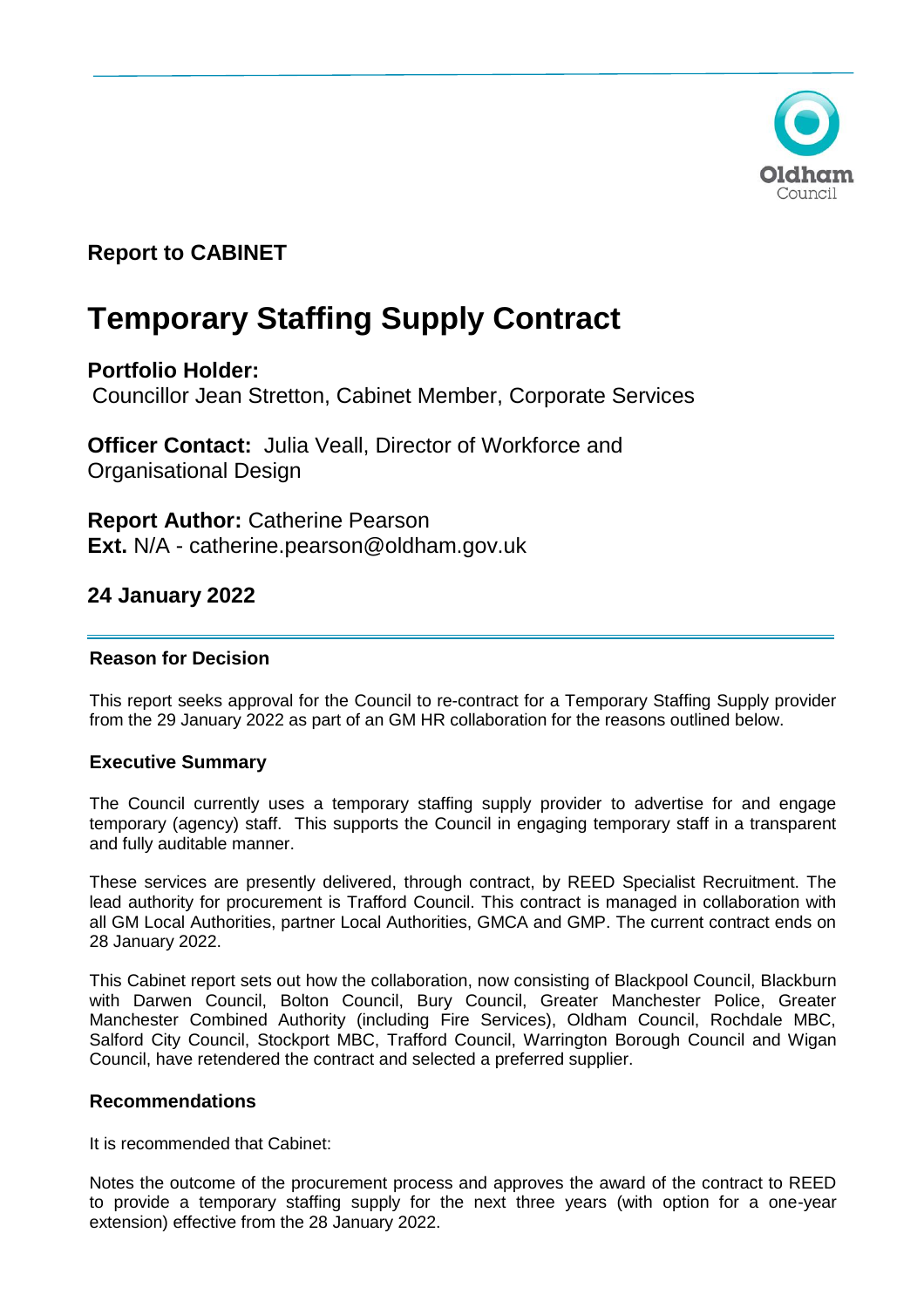Cabinet 24 January 2022

# **Temporary Staffing Supply Contract**

# 1 **Background**

1.1 The GM HR/OD Collaboration was established back in 2008 and comprises of the 10 Greater Manchester Local Authorities plus partners. The collaboration jointly procures a number of services one of which is our temporary staffing service. The organisations use a provider to advertise for and engage temporary (agency) staff. This supports the organisations in ensuring we onboard in a transparent and fully auditable manner.

Current organisations utilising this framework are; Blackpool Council, Bolton Council, Bury Council, Greater Manchester Police, Greater Manchester Fire and Rescue Service, Oldham Council, Rochdale MBC, Salford City Council, Stockport MBC, Tameside Council, Transport for Greater Manchester, Trafford Council, Warrington Borough Council and Wigan Council.

# 2 **Current Position**

- 2.1 The joint contract has been in place for 12 years and has been held by several suppliers in this time. Our current supplier is REED Employment Agency. After a stringent procurement process via the YPO Framework the contract was awarded to REED in January of 2016 for a 4-year term. In light of the pandemic and given the size of the contract and the amount of work that would be involved in a retender process, it was agreed that we would extend the contract for a further year utilising the COVID PPN which would take us to Jan 2022. This gave our authorities the ability to keep staff focused on priority COVID work and not having to deploy staff to an intensive retender process.
- 2.2 As of October 2020, the collaboration commenced planning for the retender process in earnest, with a view to award our 4th generation of service in September 2021. Due to the size of the contract and its complexity we need in excess of 12 months to successfully tender and implement our solution.

It is understood that there will always be a need for some level of agency staffing, therefore our collaboration has expressed an interest in continuing to jointly contract an agency supplier.

The benefits that the organisations gain from being part of this framework are;

- Lower margins
- Consistent approach
- 80+ agencies included in the consortium
- Support through a fully defined and agreed hiring process
- Control and influence on temporary staffing market
- 2.3 Prior to publishing the invitation to tender, work was undertaken by the collaborating bodies to re-specify the service required. This focused on the managed service cover requirements: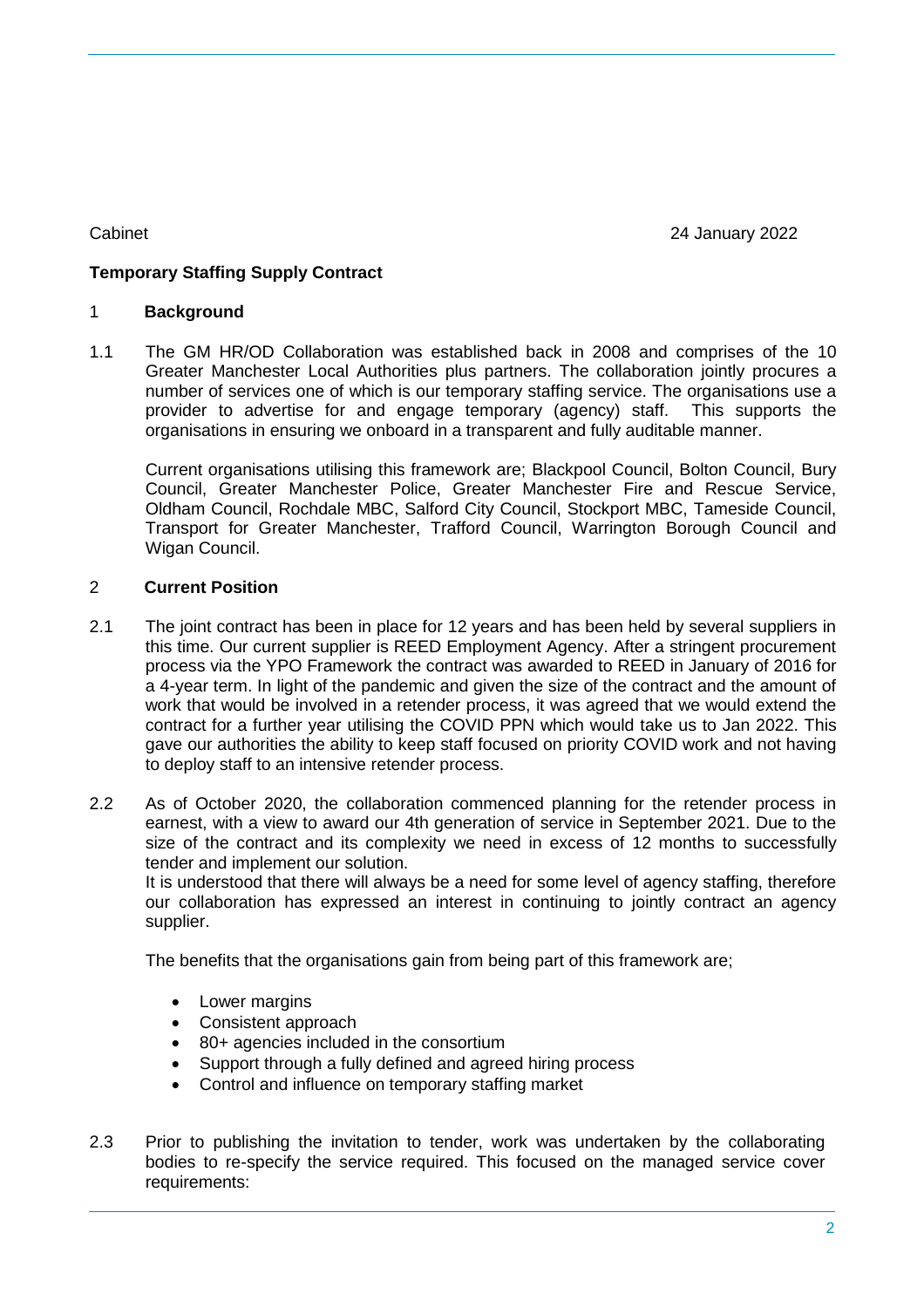- To operate in strategic partnership with the collaboration and, where appropriate/necessary, offer guidance on workforce planning, fulfilment methods and process governance
- Operationally advise on agency worker need, method, engagement, and rates
- Agency worker ordering processes including technical support
- Supply chain management (including auditing)
- Vacancy filling including support through the process
- Time-sheeting
- Invoicing
- Issue resolution
- Monitoring and reporting
- 2.4 The GM collaboration chose to procure a new agency staffing managed service via an existing, dedicated procurement framework administered by YPO. This framework allows for flexible managed service solutions and has an optimum number of capable providers. The mini competition allowed providers, by responding to the Quality Assessment Questions and Pricing Evaluation, to offer proposals for bespoke, innovative, and flexible solutions to the collaboration's strategic and operational needs.

By being awarded the right to supply through the YPO Framework, the GM collaboration is satisfied that tenderers will have already satisfied core operational and technological criteria.

- 2.5 The STaR Procurement Team have provided advice throughout the process, ensuring that the GM process satisfies all procurement rules and local requirements.
- 2.6 Supplier selection took place between the 20 July and the 19 August 2021 with all collaborating bodies agreeing the outcome of the selection process. Selection included a full bid assessment supported by Supplier Interviews and clarification. The outcome identified REED as the preferred supplier of the collaborating bodies.
- 2.7 Our models indicate that the new service will not cost more than the current one. This contract and ordering system/process will be key to driving reductions, compliance and developing actionable intelligence.
- 2.8 It's important to note that there will inevitably always be some need to engage temporary workers across the organisation. There are a number of options currently being considered in relation to how we procure our agency resource in the future and given the flexible nature of this current contract and that there is no minimum spend requirement we are able to redesign our approach within the contract period without any penalty.
- 2.9 The Council does have access to other established frameworks such as Bloom and ESPO when needing to recruit temporarily to more niche or senior roles. HR and procurement can support with access to these.

# 3 **Options/Alternatives**

# 3.1 **Option 1 - Do nothing**

This is not practically an option and would result in the expiration of the Council's current service provision and lead to the loss of essential services to the Council.

# 3.2 **Option 2 - Run a separate procurement process independently**

This would likely result in a more costly services and negate the benefits outlined in this report. This will also result in a period of service withdrawal given the timescales in which a new provider is required.

# 3.3 **Option 3 Join the GM HR Collaboration**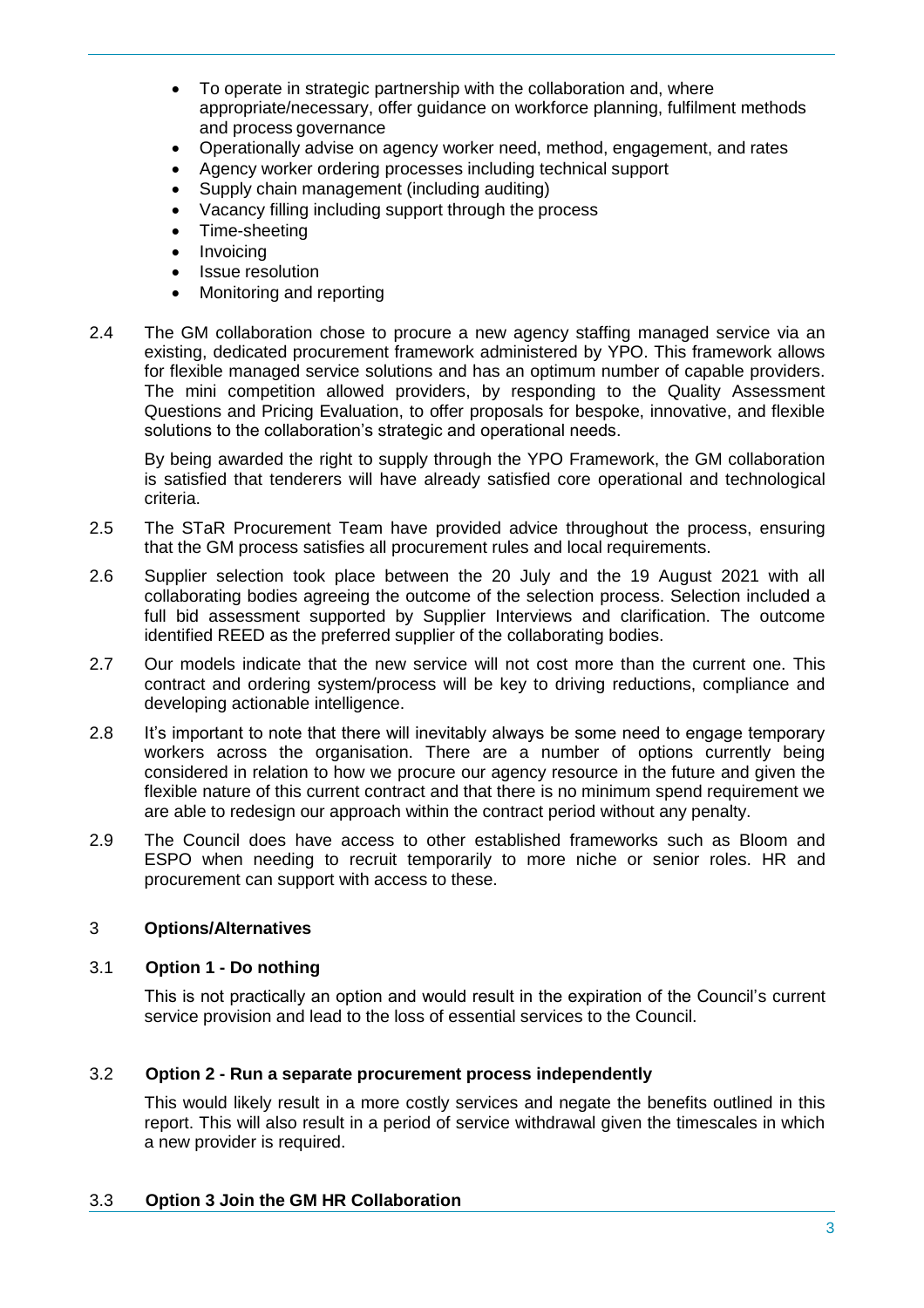To contract the services of REED for the full contract period of three years (with option for a one-year extension). This would give the Council the operating model required to continue to engage temporary workers where required whilst working to reduce our reliance on agency staffing and consider alternative options.

# 4 **Preferred Option**

- 4.1 It is recommended that Oldham Council join the GM HR Collaboration and contract the services of REED for the full contract period of three years (with option for a one-year extension) on the following basis:
	- The procurement process, led by a GM Procurement Manager, has been robust, inclusive of all collaborating bodies and identified a cost-effective service for all organisations including Oldham
	- The Council has had significant input into the specification of the service and been represented at all stages of selection. The outcome accords with the Council's own internal assessment.
	- The financial and non-financial impact of the re-commission has been modelled for Oldham with no negative impact identified.
	- There is no minimum spend requirement on this contract, therefore the risk is low to the authority as we are able to reduce our agency spend without consequence.
- 4.2 Work will continue to reduce our reliance on agency spend over the contract period by implementing more modern and innovative ways to recruit and promoting Oldham Council as an employer of choice. In collaboration with the other Greater Manchester Authorities, we will work to share good practice and drive down spend as this is a common priority, particularly within Social Care.

# 5 **Consultation**

5.1 As the agency engagement process is now fourth generation, consultation is limited. However, Trade Union Representatives, the Unity Human Resources Transactional Teams as well as service Managers will be consulted in any operational impact of the transition to the new service specification. Full communications and any guidance required to support the change will be provided by People Services.

# 6 **Financial Implications**

6.1 The preferred option is option 3, which is to join the AGMA collaboration and award the contract for employing temporary staff to Reed. The contract will be for a period of three years with the option to extend for a further year, commencing on 29th January 2022.

The charging method for temporary staff is that Directorates are recharged with the costs of the temporary member of staff at the agreed hourly rate plus a percentage of the management fee paid to the provider. This will remain the same with the new contract and Directorates will bear all costs.

(Jenny Howarth Senior Accountant/Nicola Harrop Finance Manager)

# 7 **Legal Services Comments**

7.1 Procurement rules and the Council's Contract Procedure Rules support collaborative procurement activity. Trafford Council has procured the service provision in accordance with procurement legislation and the Council has been involved in the process. Each GM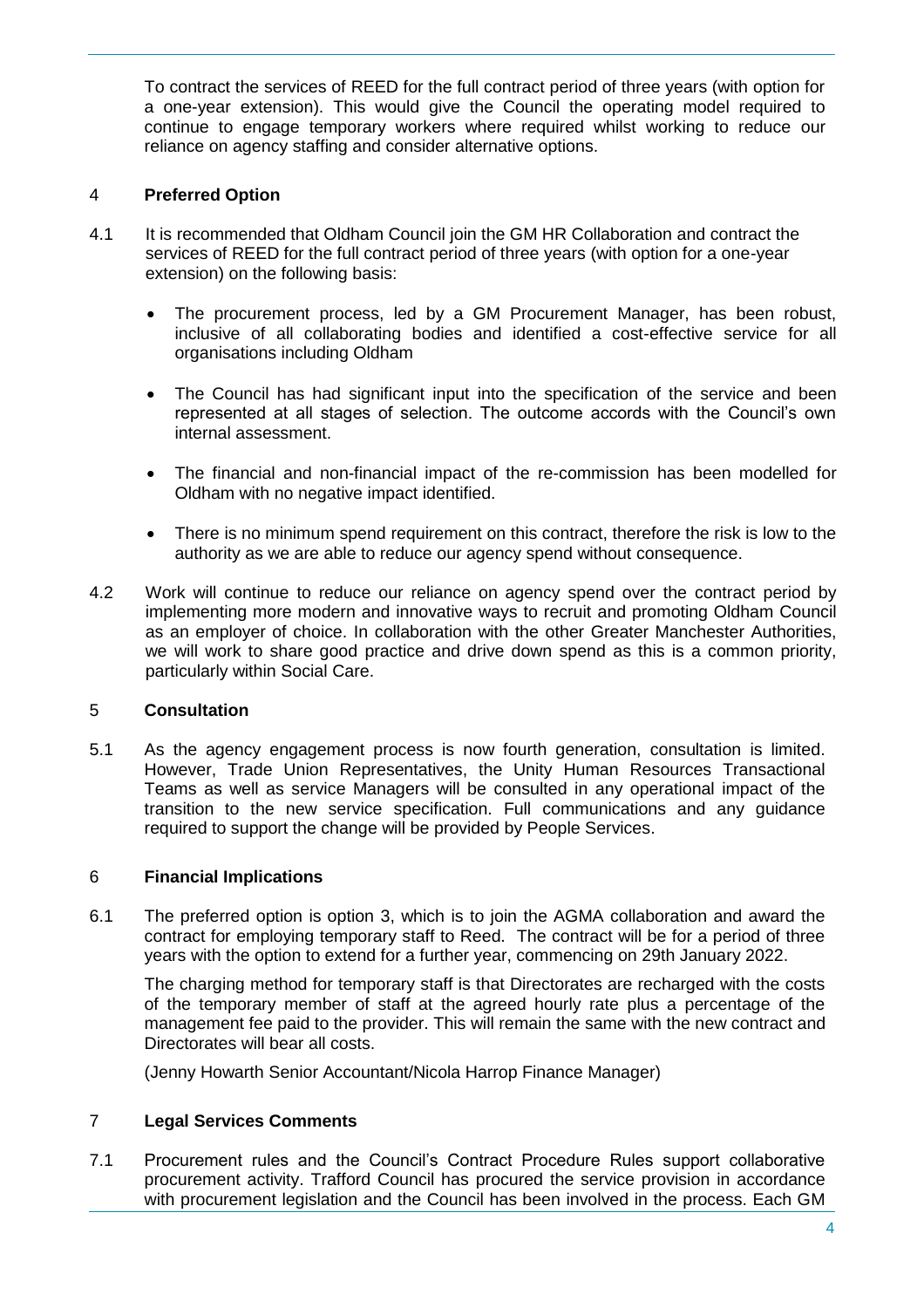authority will have the right to enter into call-off contracts under the overarching agreement and these will be in the advertised format and subject to pre-agreed terms and conditions. Legal Services should be engaged to assist in respect of any call-off arrangements.

(Sarah Orrell)

# 8. **Co-operative Agenda**

8.1 The social value element on this contract can have a significant positive impact on our on our residents. Examples of the successful supplier's social value contribution includes a commitment to encourage the employment of Oldham candidates where possible, long term unemployed, disabled and care leaver candidates.

REED is able to provide additional support in relation to employment support for our residents including CV writing and interview support. REED is also committed to supporting our charitable efforts for example volunteering at our community settings.

We also have the ability to work with REED to access a portion of their Apprenticeship levy funds (if all our allocation is spent).

97% of the team REED employ to manage our contract and service live in the Greater Manchester area. REED have also employed a dedicated Officer for Greater Manchester to support the maximisation of the use of the social value offer across our boroughs.

The examples mentioned here are not exhaustive and REED work with the collaboration regularly to offer social value support and are committed to working with us to develop innovative ideas to provide value to our borough.

# 9 **Human Resources Comments**

9.1 These are embodied in the report.

(Catherine Pearson, Strategic HR Lead)

#### 10 **Risk Assessments**

10.1 N/A in the context of this approval report.

# 11 **IT Implications**

11.1 The service is designed to operate through the use of a secure online portal. However, this is compliant with IT requirements.

# 12 **Property Implications**

12.1 None

#### 13 **Procurement Implications**

13.1 The Commercial Procurement Unit supports the recommendations outlined in the report. The use of a compliant framework complies with the Council's Contract Procedure Rules (clause 4.1).

(Emily Molden)

# 14 **Environmental and Health & Safety Implications**

14.1 None